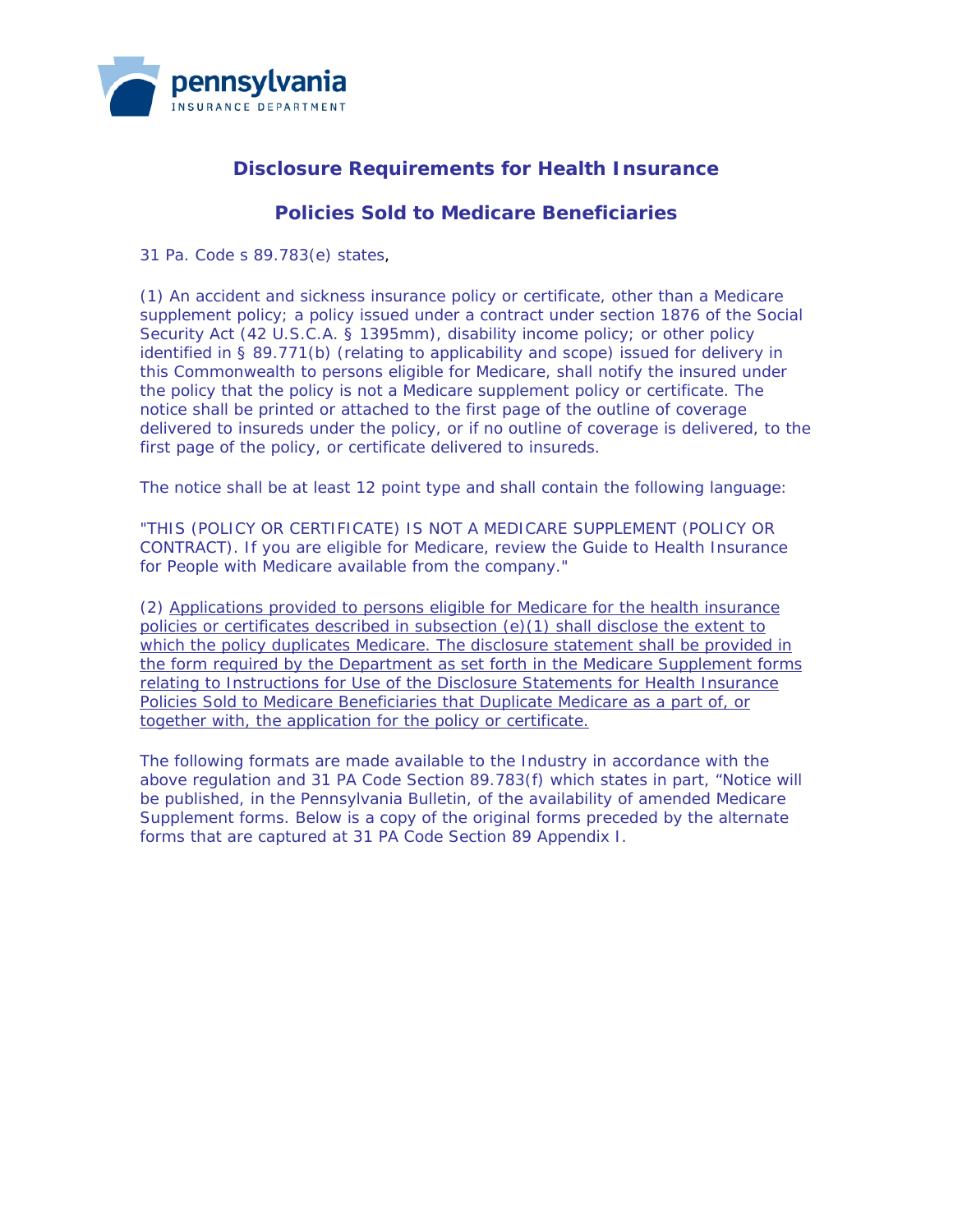### **APPENDIX I**

### **DISCLOSURE STATEMENTS**

## **INSTRUCTIONS FOR USE OF THE DISCLOSURE STATEMENTS FOR HEALTH INSURANCE POLICIES SOLD TO MEDICARE BENEFICIARIES THAT DUPLICATE MEDICARE**

1. Section 1882(d) of the Federal Social Security Act (42 U.S.C.A. § 1395 ss) prohibits the sale of health insurance policies (the term policy or policies includes certificates) that duplicate Medicare benefits unless it will pay benefits without regard to other health coverage and it includes the prescribed disclosure statement on or together with the application for the policy.

2. All types of health insurance policies that duplicate Medicare shall include one of the attached disclosure statements, according to the particular policy type involved, on the application or together with the application. The disclosure statement may not vary from the attached statements in terms of language or format (type size, type proportional spacing, bold character, line spacing, and usage of boxes around text).

3. State and Federal law prohibits insurers from selling a Medicare supplement policy to a person that already has a Medicare supplement policy except as a replacement.

4. Property/Casualty and Life insurance policies are not considered health insurance.

5. Disability income policies are not considered to provide benefits that duplicate Medicare.

6. Long-term care policies are insurance policies that coordinate with Medicare and other health insurance are not considered to provide benefits that duplicate Medicare.

7. The Federal law does not preempt state laws that are more stringent than the Federal requirements.

8. The Federal law does not preempt existing state form filing requirements.

9. Section 1882 of the Social Security Act was amended in subsection (d)(3)(A) to allow for alternative disclosure statements. The disclosure statements already in Appendix I remain. Carriers may use either disclosure statement with the requisite insurance product. However, carriers should use either the original disclosure statements or the alternative disclosure statements and not use both simultaneously.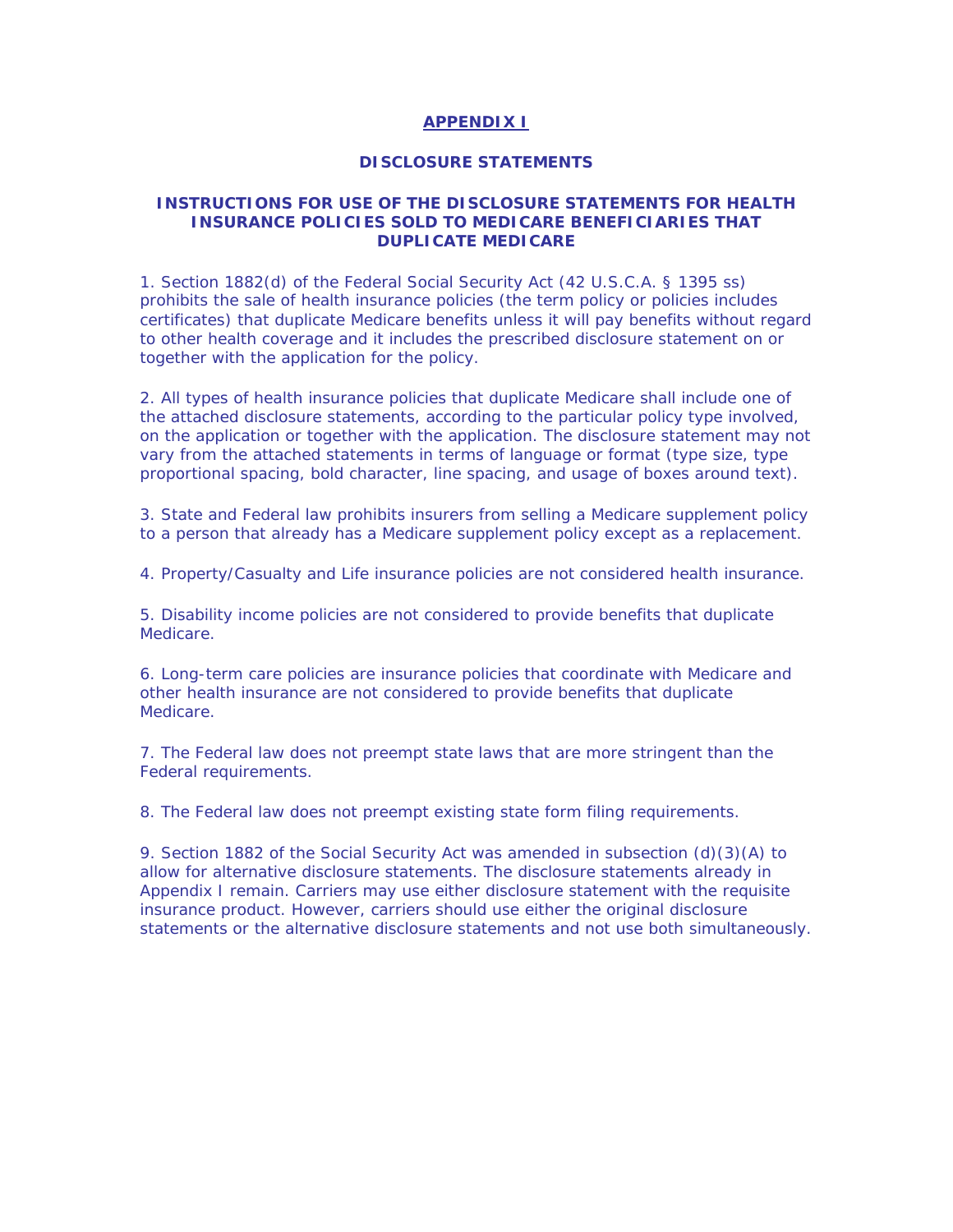(Original disclosure statement for policies that provide benefits for expenses incurred for an accidental injury only).

# **IMPORTANT NOTICE TO PERSONS ON MEDICARE THIS INSURANCE DUPLICATES SOME MEDICARE BENEFITS**

# **THIS IS NOT MEDICARE SUPPLEMENT INSURANCE**

This insurance provides limited benefits, if you meet the policy conditions, for hospital or medical expenses that result from accidental injury. It does not pay your Medicare deductibles or coinsurance and is not a substitute for Medicare Supplement insurance.

*This insurance duplicates Medicare benefits when it pays:*

• hospital or medical expenses up to the maximum stated in the policy

*Medicare generally pays for most or all of these expenses.*

*Medicare pays extensive benefits for medically necessary services regardless of the reason you need them. These include:*

- hospitalization
- physician services
- other approved items and services

#### **BEFORE YOU BUY THIS INSURANCE**

• Check the coverage in *all* health insurance policies you already have.

• For more information about Medicare and Medicare Supplement insurance, review the *Guide to Health Insurance for People with Medicare,* available from the insurance company.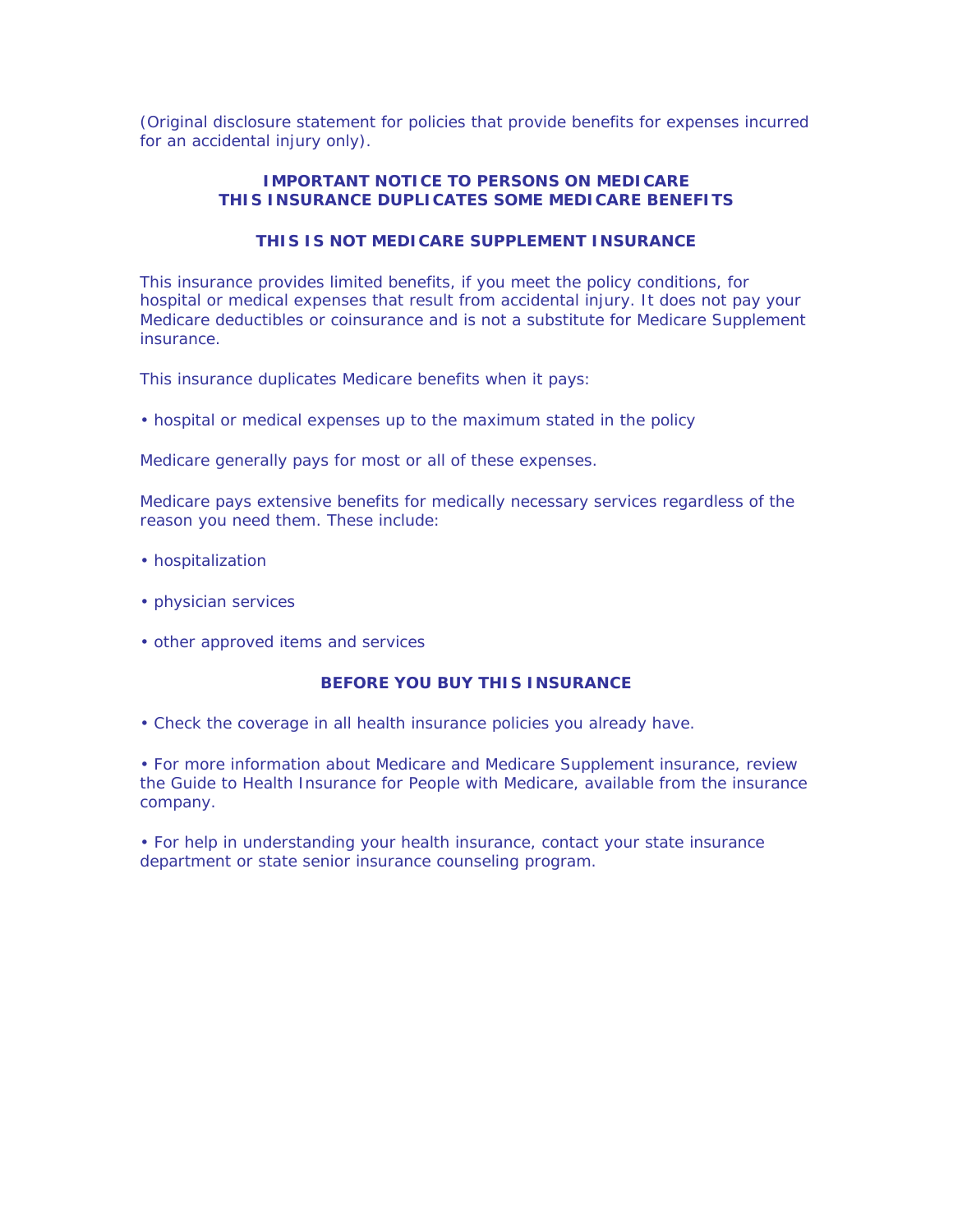(Original disclosure statement for policies that provide benefits for specified limited services).

# **IMPORTANT NOTICE TO PERSONS ON MEDICARE THIS INSURANCE DUPLICATES SOME MEDICARE BENEFITS**

# **THIS IS NOT MEDICARE SUPPLEMENT INSURANCE**

This insurance provides limited benefits, if you meet the policy conditions, for expenses relating to the specific services listed in the policy. It does not pay your Medicare deductibles or coinsurance and is not a substitute for Medicare Supplement insurance.

*This insurance duplicates Medicare benefits when:*

• any of the services covered by the policy are also covered by Medicare

*Medicare pays extensive benefits for medically necessary services regardless of the reason you need them. These include:*

- hospitalization
- physician services
- other approved items and services

## **BEFORE YOU BUY THIS INSURANCE**

• Check the coverage in *all* health insurance policies you already have.

• For more information about Medicare and Medicare Supplement insurance, review the *Guide to Health Insurance for People with Medicare,* available from the insurance company.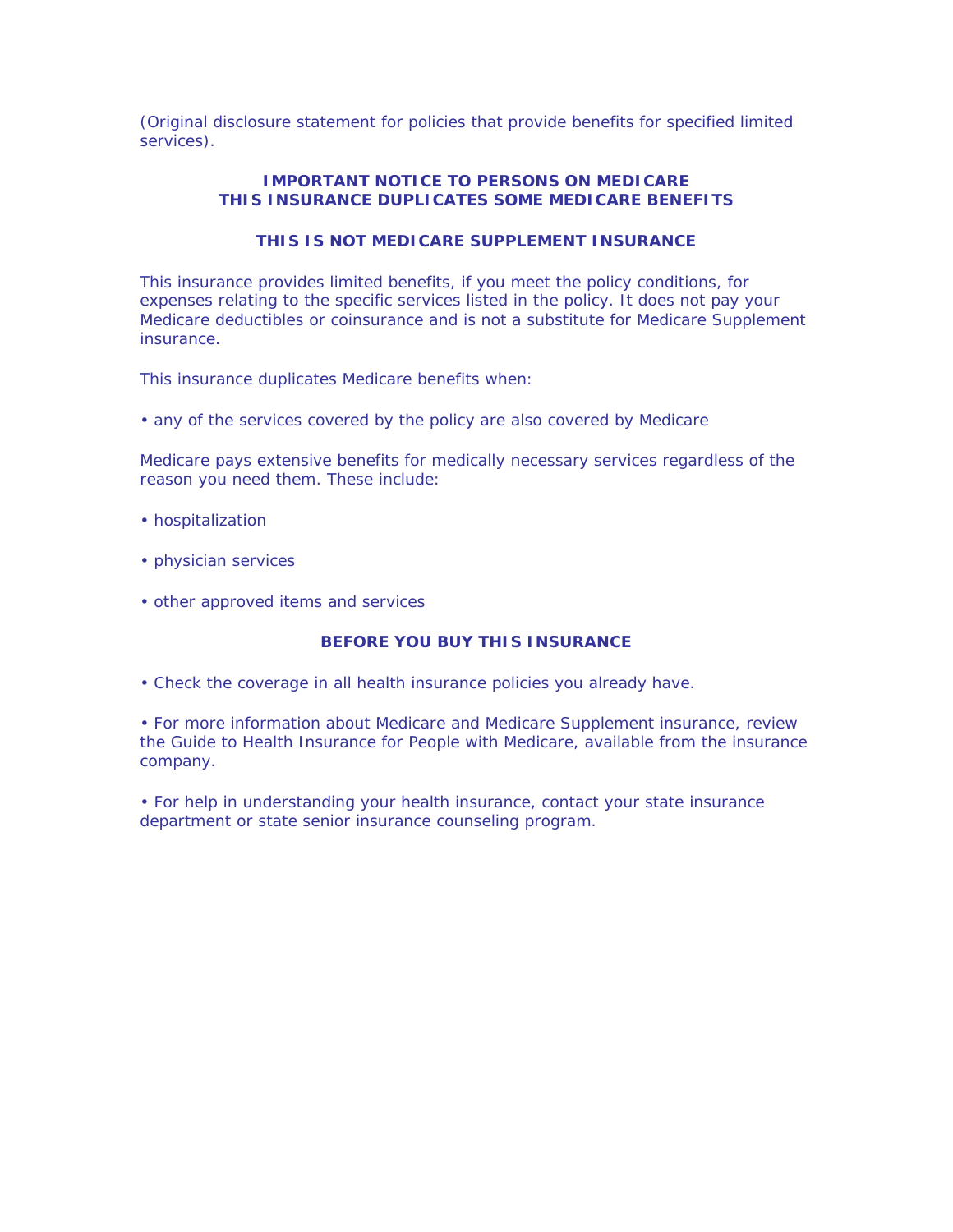(Original disclosure statement for policies that reimburse expenses incurred for specified diseases or other specified impairments. This includes expense-incurred cancer, specified disease and other types of health insurance policies that limit reimbursement to named medical conditions).

### **IMPORTANT NOTICE TO PERSONS ON MEDICARE THIS INSURANCE DUPLICATES SOME MEDICARE BENEFITS**

### **THIS IS NOT MEDICARE SUPPLEMENT INSURANCE**

This insurance provides limited benefits, if you meet the policy conditions, for hospital or medical expenses only when you are treated for one of the specific diseases or health conditions listed in the policy. It does not pay your Medicare deductibles or coinsurance and is not a substitute for Medicare Supplement insurance.

*This insurance duplicates Medicare benefits when it pays:*

• hospital or medical expenses up to the maximum stated in the policy

*Medicare generally pays for most or all of these expenses.*

*Medicare pays extensive benefits for medically necessary services regardless of the reason you need them. These include:*

- hospitalization
- physician services
- hospice
- other approved items and services

#### **BEFORE YOU BUY THIS INSURANCE**

• Check the coverage in *all* health insurance policies you already have.

• For more information about Medicare and Medicare Supplement insurance, review the *Guide to Health Insurance for People with Medicare,* available from the insurance company.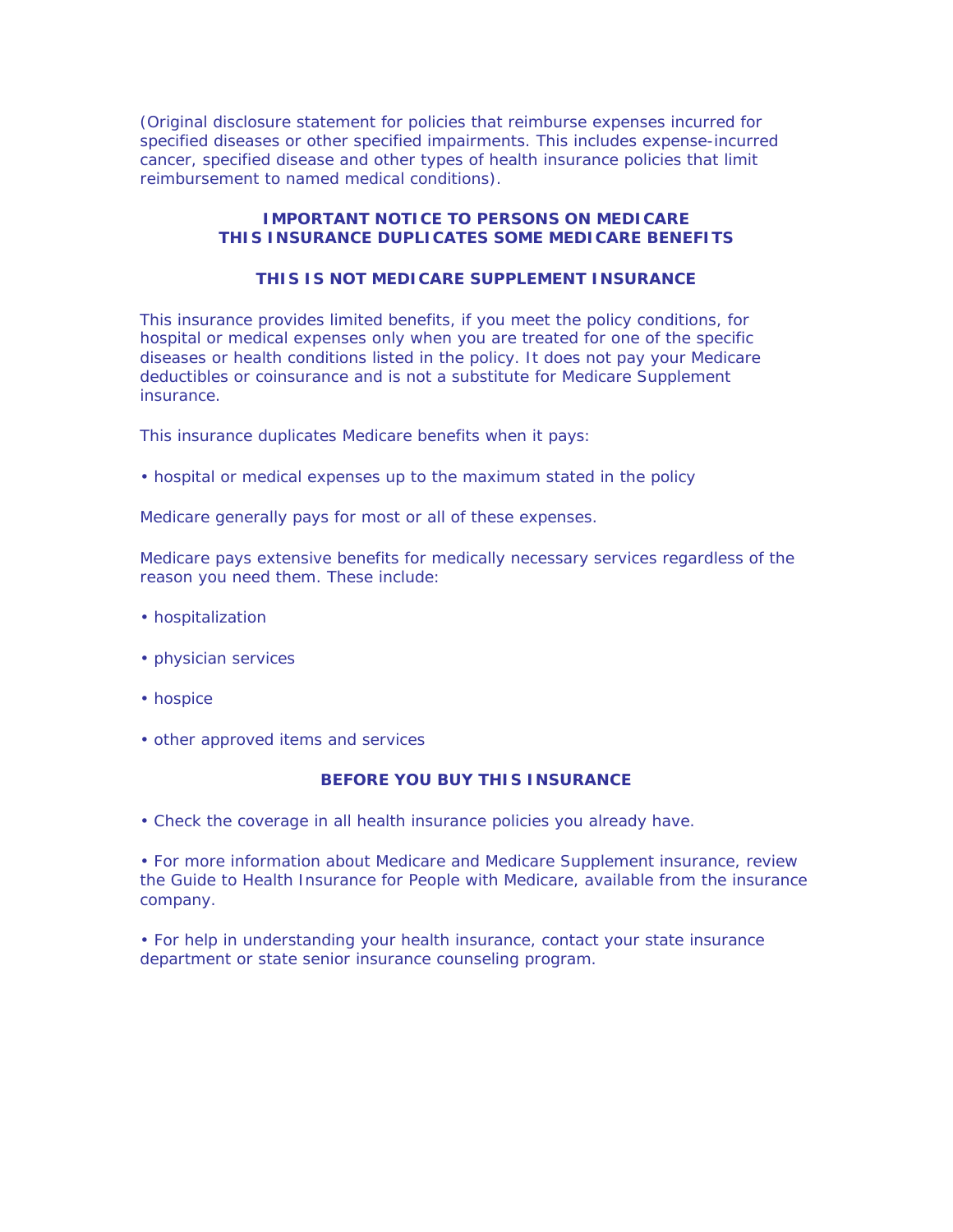(Original disclosure statement for policies that pay fixed dollar amounts for specified diseases or other specified impairments. This includes cancer, specified disease and other health insurance policies that pay a scheduled benefit or specific payment based on diagnosis of the conditions named in the policy).

### **IMPORTANT NOTICE TO PERSONS ON MEDICARE THIS INSURANCE DUPLICATES SOME MEDICARE BENEFITS**

# **THIS IS NOT MEDICARE SUPPLEMENT INSURANCE**

This insurance pays a fixed amount, regardless of your expenses, if you meet the policy conditions, for one of the specific diseases or health conditions named in the policy. It does not pay your Medicare deductibles or coinsurance and is not a substitute for Medicare Supplement insurance.

*This insurance duplicates Medicare benefits because Medicare generally pays for most of the expenses for the diagnosis and treatment of the specific conditions or diagnoses named in the policy.*

*Medicare pays extensive benefits for medically necessary services regardless of the reason you need them. These include:*

- hospitalization
- physician services
- hospice
- other approved items and services

### **BEFORE YOU BUY THIS INSURANCE**

• Check the coverage in *all* health insurance policies you already have.

• For more information about Medicare and Medicare Supplement insurance, review the *Guide to Health Insurance for People with Medicare,* available from the insurance company.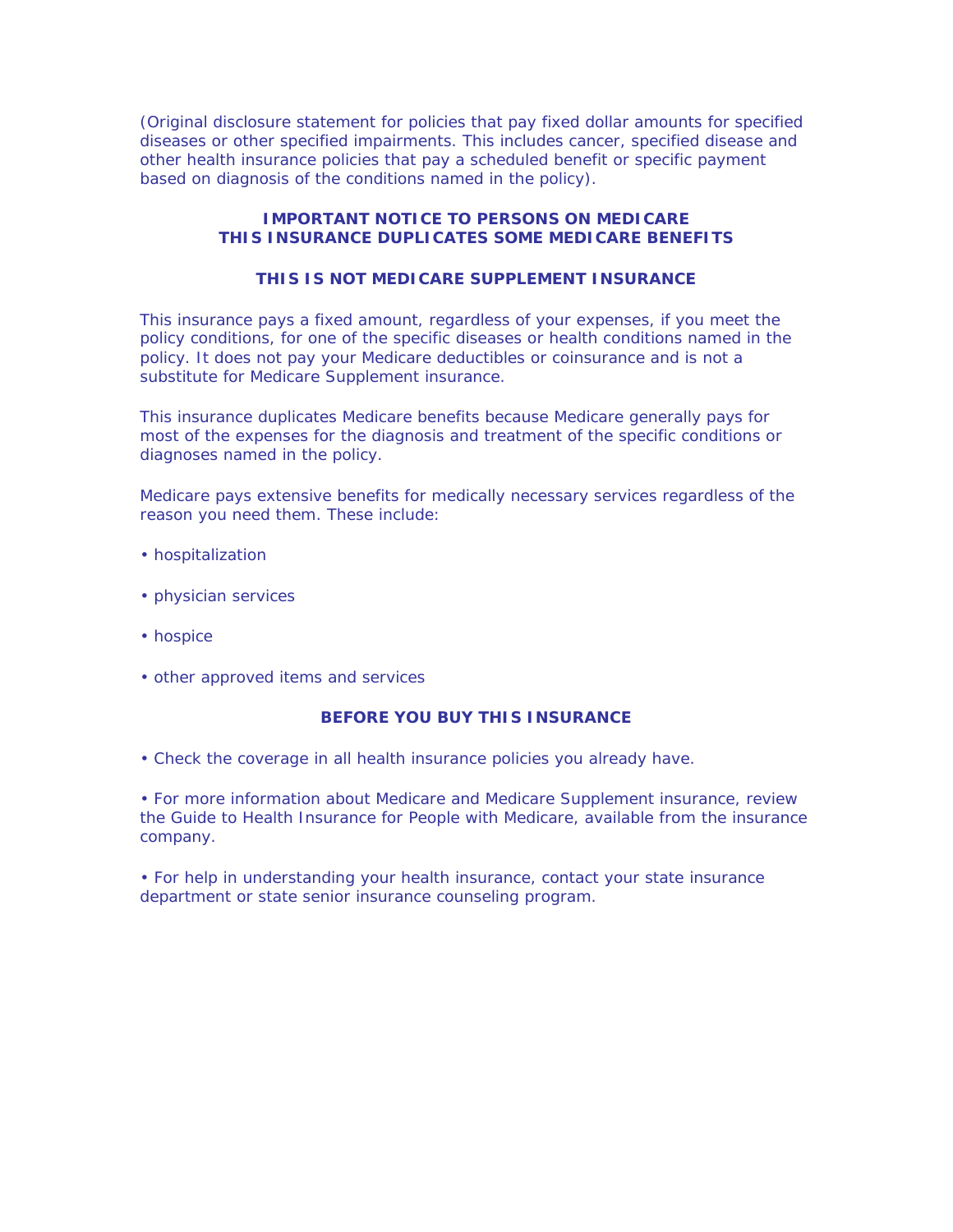(Original disclosure statement for indemnity policies and other policies that pay a fixed dollar amount per day, excluding long-term care policies).

## **IMPORTANT NOTICE TO PERSONS ON MEDICARE THIS INSURANCE DUPLICATES SOME MEDICARE BENEFITS**

# **THIS IS NOT MEDICARE SUPPLEMENT INSURANCE**

This insurance pays a fixed dollar amount, regardless of your expenses, for each day you meet the policy conditions. It does not pay your Medicare deductibles or coinsurance and is not a substitute for Medicare Supplement insurance.

*This insurance duplicates Medicare benefits when:*

• any expenses or services covered by the policy are also covered by Medicare

*Medicare generally pays for most or all of these expenses.*

*Medicare pays extensive benefits for medically necessary services regardless of the reason you need them. These include:*

- hospitalization
- physician services
- hospice
- other approved items and services

### **BEFORE YOU BUY THIS INSURANCE**

• Check the coverage in *all* health insurance policies you already have.

• For more information about Medicare and Medicare Supplement insurance, review the *Guide to Health Insurance for People with Medicare,* available from the insurance company.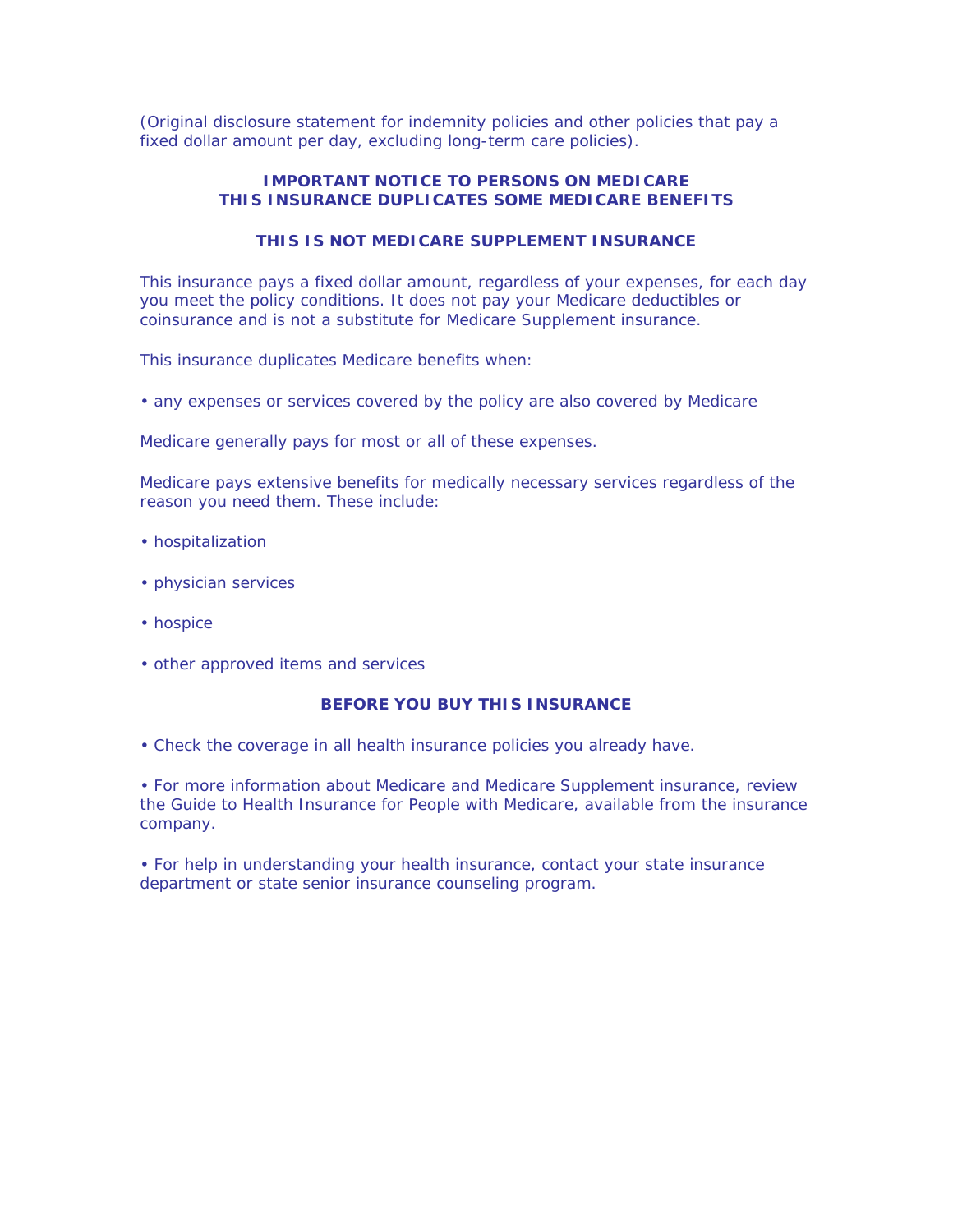(Original disclosure statement for policies that provide benefits upon both an expense-incurred and fixed indemnity basis.)

# **IMPORTANT NOTICE TO PERSONS ON MEDICARE THIS INSURANCE DUPLICATES SOME MEDICARE BENEFITS**

# **THIS IS NOT MEDICARE SUPPLEMENT INSURANCE**

This insurance pays limited reimbursement for expenses if you meet the conditions listed in the policy. It also pays a fixed amount, regardless of your expenses, if you meet other policy conditions. It does not pay your Medicare deductibles or coinsurance and is not a substitute for Medicare Supplement insurance.

### *This insurance duplicates Medicare benefits when:*

• any expenses or services covered by the policy are also covered by Medicare; or

• it pays the fixed dollar amount stated in the policy and Medicare covers the same event

*Medicare generally pays for most or all of these expenses.*

*Medicare pays extensive benefits for medically necessary services regardless of the reason you need them. These include:*

- hospitalization
- physician services
- hospice care
- other approved items & services

### **BEFORE YOU BUY THIS INSURANCE**

• Check the coverage in *all* health insurance policies you already have.

• For more information about Medicare and Medicare Supplement insurance, review the *Guide to Health Insurance for People with Medicare,* available from the insurance company.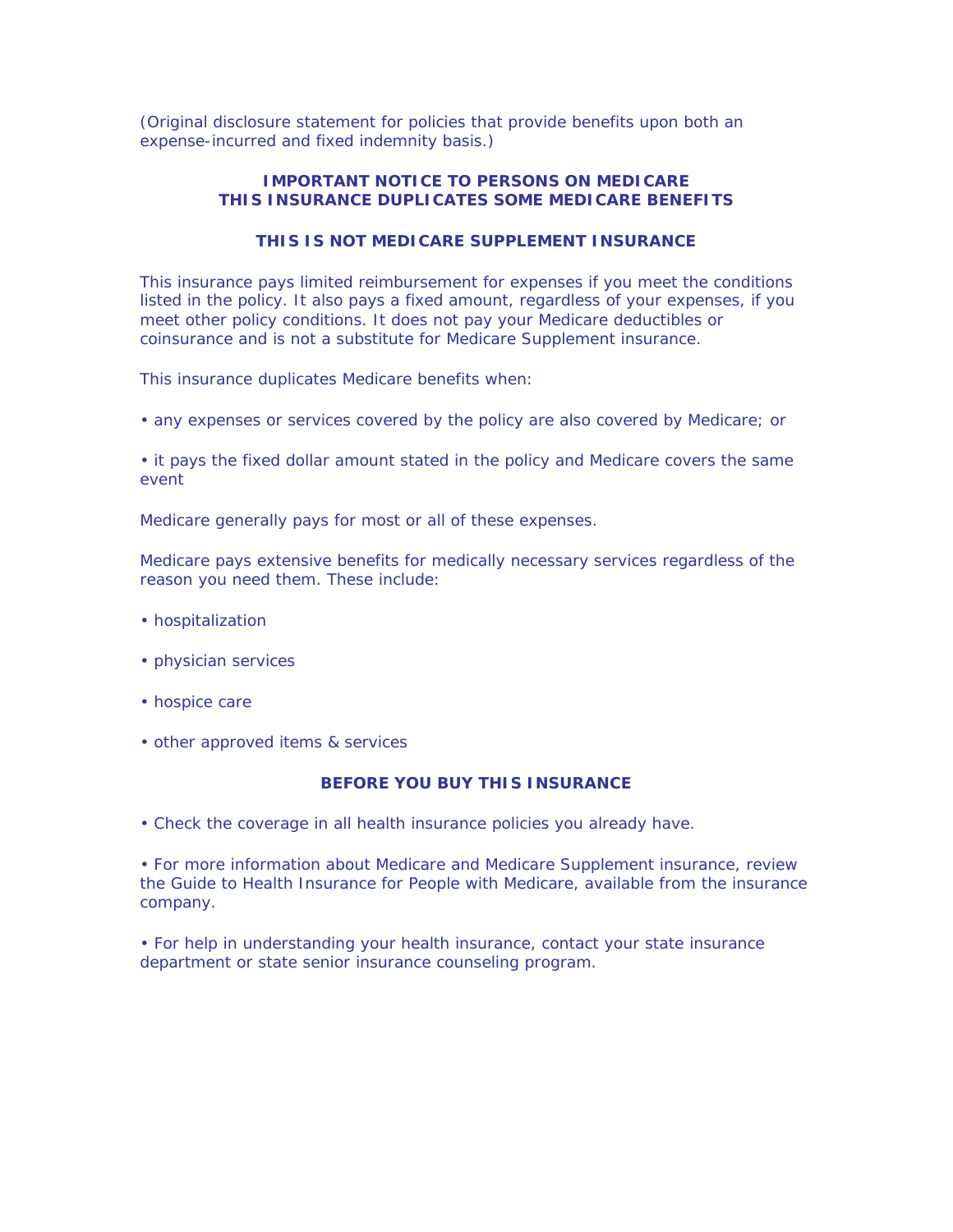(Original disclosure statement for other health insurance policies not specifically identified in the preceding statements.)

# **IMPORTANT NOTICE TO PERSONS ON MEDICARE THIS INSURANCE DUPLICATES SOME MEDICARE BENEFITS**

# **THIS IS NOT MEDICARE SUPPLEMENT INSURANCE**

This insurance provides limited benefits if you meet the conditions listed in the policy. It does not pay your Medicare deductibles or coinsurance and is not a substitute for Medicare Supplement insurance.

*This insurance duplicates Medicare benefits when it pays:*

• the benefits stated in the policy and coverage for the same event is provided by Medicare.

*Medicare generally pays for most or all of these expenses.*

Medicare pays extensive benefits for medically necessary services regardless of the reason you need them. These include:

- hospitalization
- physician services
- hospice
- other approved items and services

#### **BEFORE YOU BUY THIS INSURANCE**

• Check the coverage in *all* health insurance policies you already have.

• For more information about Medicare and Medicare Supplement insurance, review the *Guide to Health Insurance for People with Medicare,* available from the insurance company.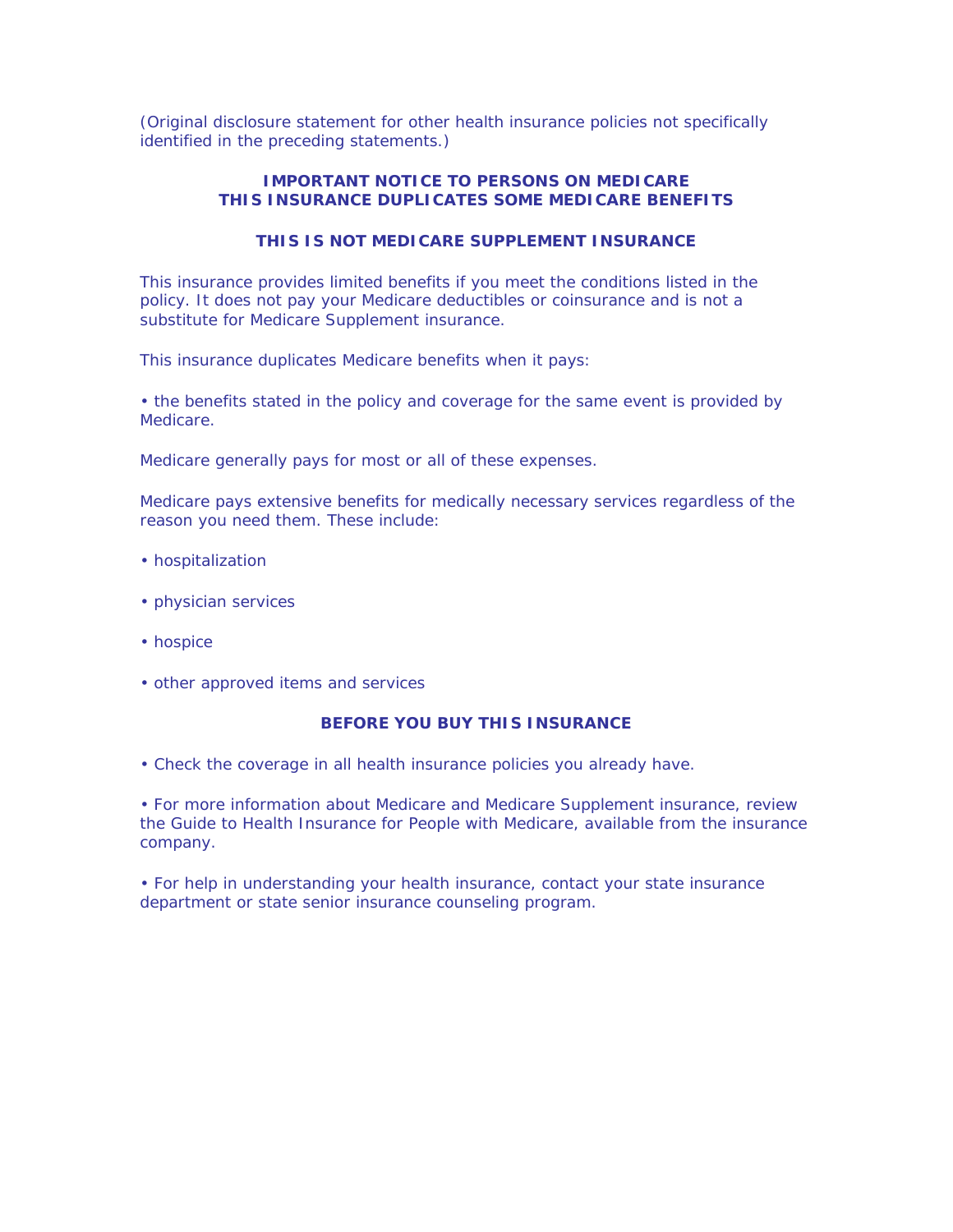(Alternative disclosure statement for policies that provide benefits for expenses incurred for an accidental injury only.)

# **IMPORTANT NOTICE TO PERSONS ON MEDICARE**

### **THIS IS NOT MEDICARE SUPPLEMENT INSURANCE**

*Some health care services paid for by Medicare may also trigger the payment of benefits from this policy.*

This insurance provides limited benefits, if you meet the policy conditions, for hospital or medical expenses that result from accidental injury. It does not pay your Medicare deductibles or coinsurance and is not a substitute for Medicare Supplement insurance.

*Medicare generally pays for most or all of these expenses.*

*Medicare pays extensive benefits for medically necessary services regardless of the reason you need them. These include:*

- hospitalization
- physician services
- other approved items and services

*This policy must pay benefits without regard to other health benefit coverage to which you may be entitled under Medicare or other insurance.*

## **BEFORE YOU BUY THIS INSURANCE**

• Check the coverage in *all* health insurance policies you already have.

• For more information about Medicare and Medicare Supplement insurance, review the *Guide to Health Insurance for People with Medicare,* available from the insurance company.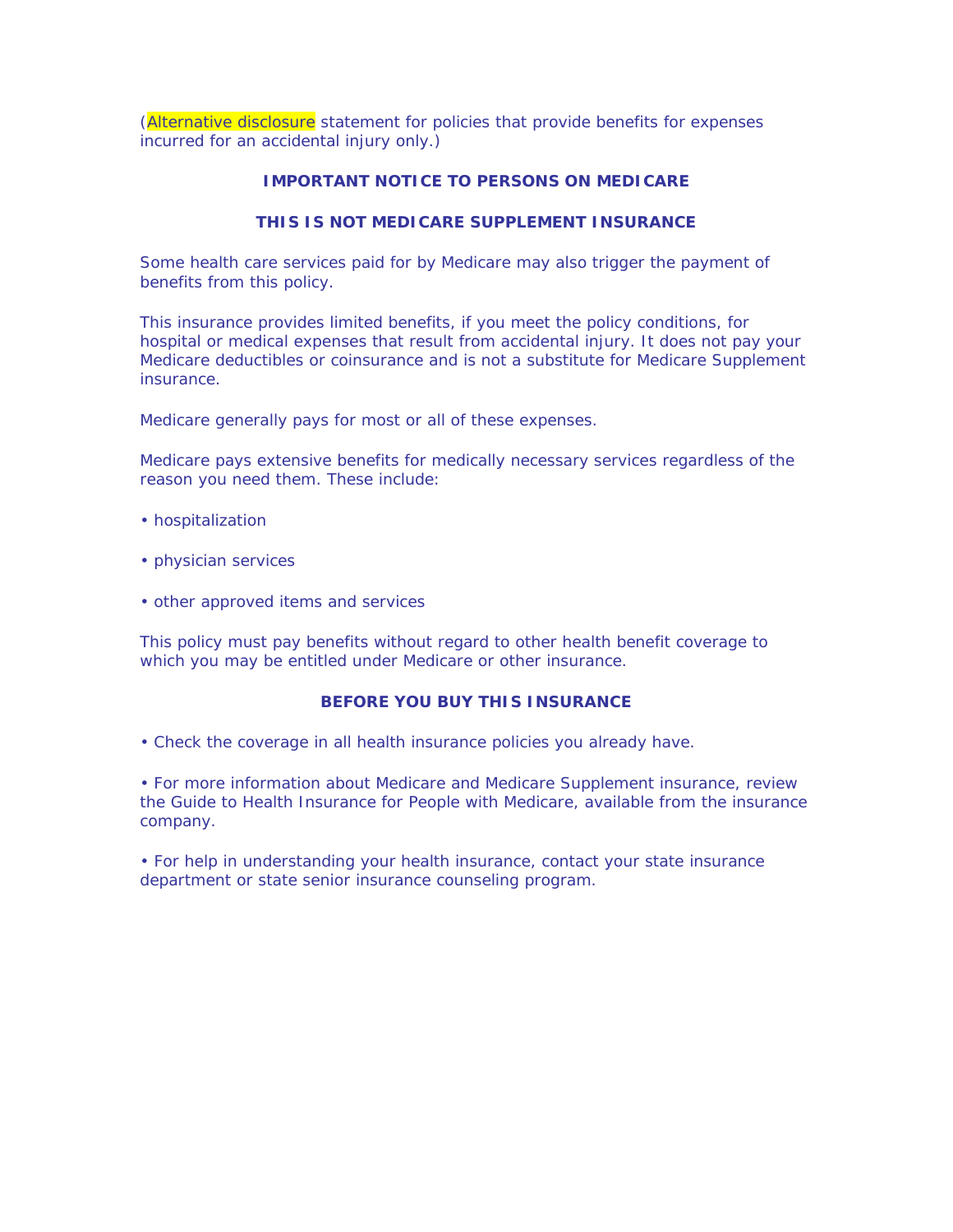(Alternative disclosure statement for policies that provide benefits for specified limited services.)

### **IMPORTANT NOTICE TO PERSONS ON MEDICARE**

### **THIS IS NOT MEDICARE SUPPLEMENT INSURANCE**

*Some health care services paid for by Medicare may also trigger the payment of benefits under this policy.*

This insurance provides limited benefits, if you meet the policy conditions, for expenses relating to the specific services listed in the policy. It does not pay your Medicare deductibles or coinsurance and is not a substitute for Medicare Supplement insurance.

*Medicare pays extensive benefits for medically necessary services regardless of the reason you need them. These include:*

- hospitalization
- physician services
- other approved items and services

*This policy must pay benefits without regard to other health benefit coverage to which you may be entitled under Medicare or other insurance.*

#### **BEFORE YOU BUY THIS INSURANCE**

• Check the coverage in *all* health insurance policies you already have.

• For more information about Medicare and Medicare Supplement insurance, review the *Guide to Health Insurance for People with Medicare,* available from the insurance company.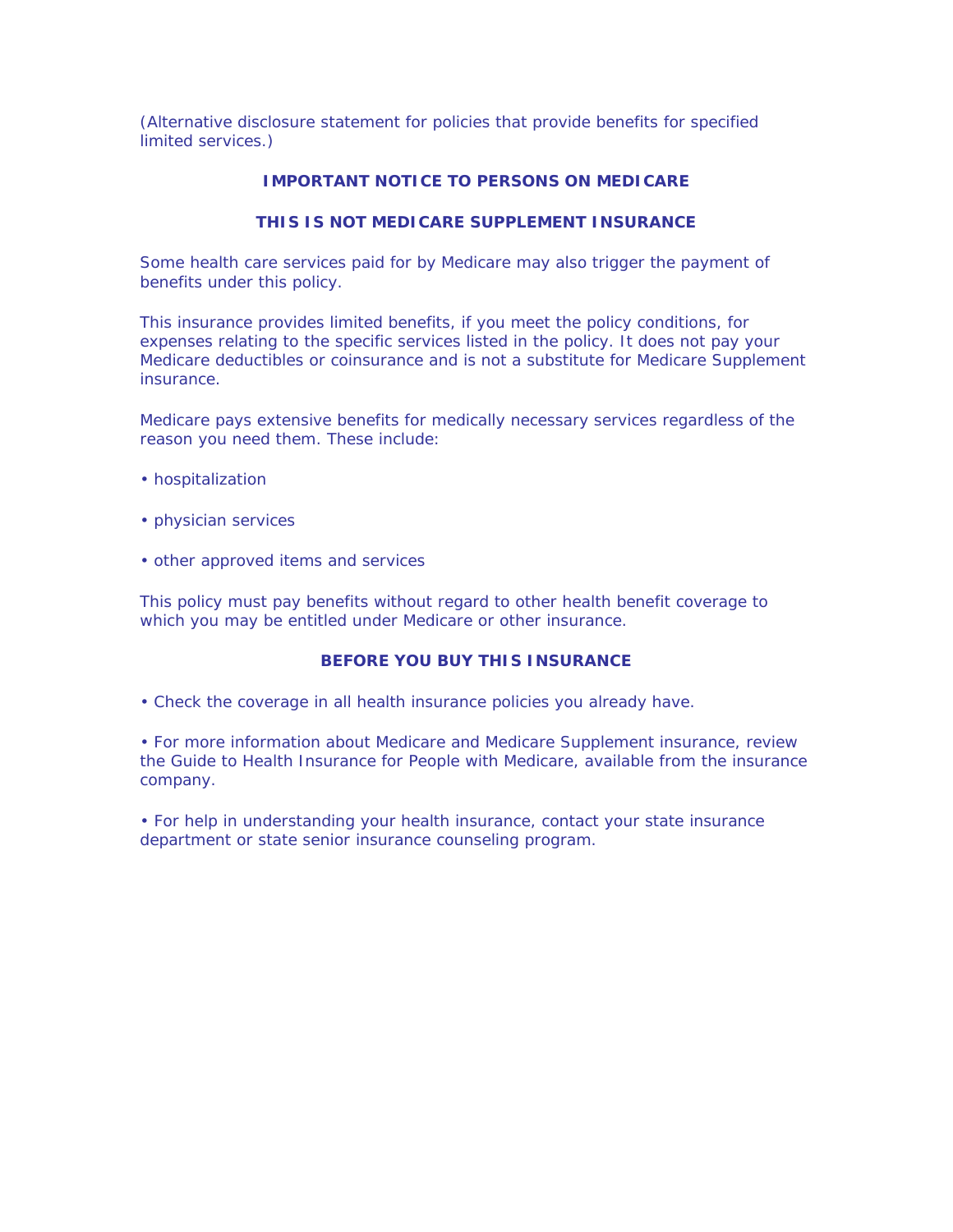(Alternative disclosure statement for policies that reimburse expenses incurred for specified diseases or other specified impairments. This includes expense-incurred cancer, specified disease and other types of health insurance policies that limit reimbursement to named medical conditions.)

# **IMPORTANT NOTICE TO PERSONS ON MEDICARE**

# **THIS IS NOT MEDICARE SUPPLEMENT INSURANCE**

*Some health care services paid for by Medicare may also trigger the payment of benefits from this policy. Medicare generally pays for most or all of these expenses.*

This insurance provides limited benefits, if you meet the policy conditions, for hospital or medical expenses only when you are treated for one of the specific diseases or health conditions listed in the policy. It does not pay your Medicare deductibles or coinsurance and is not a substitute for Medicare Supplement insurance.

*Medicare generally pays for most or all of these expenses.*

*Medicare pays extensive benefits for medically necessary services regardless of the reason you need them. These include:*

- hospitalization
- physician services
- hospice
- other approved items and services

*This policy must pay benefits without regard to other health benefit coverage to which you may be entitled under Medicare or other insurance.*

## **BEFORE YOU BUY THIS INSURANCE**

• Check the coverage in *all* health insurance policies you already have.

• For more information about Medicare and Medicare Supplement insurance, review the *Guide to Health Insurance for People with Medicare,* available from the insurance company.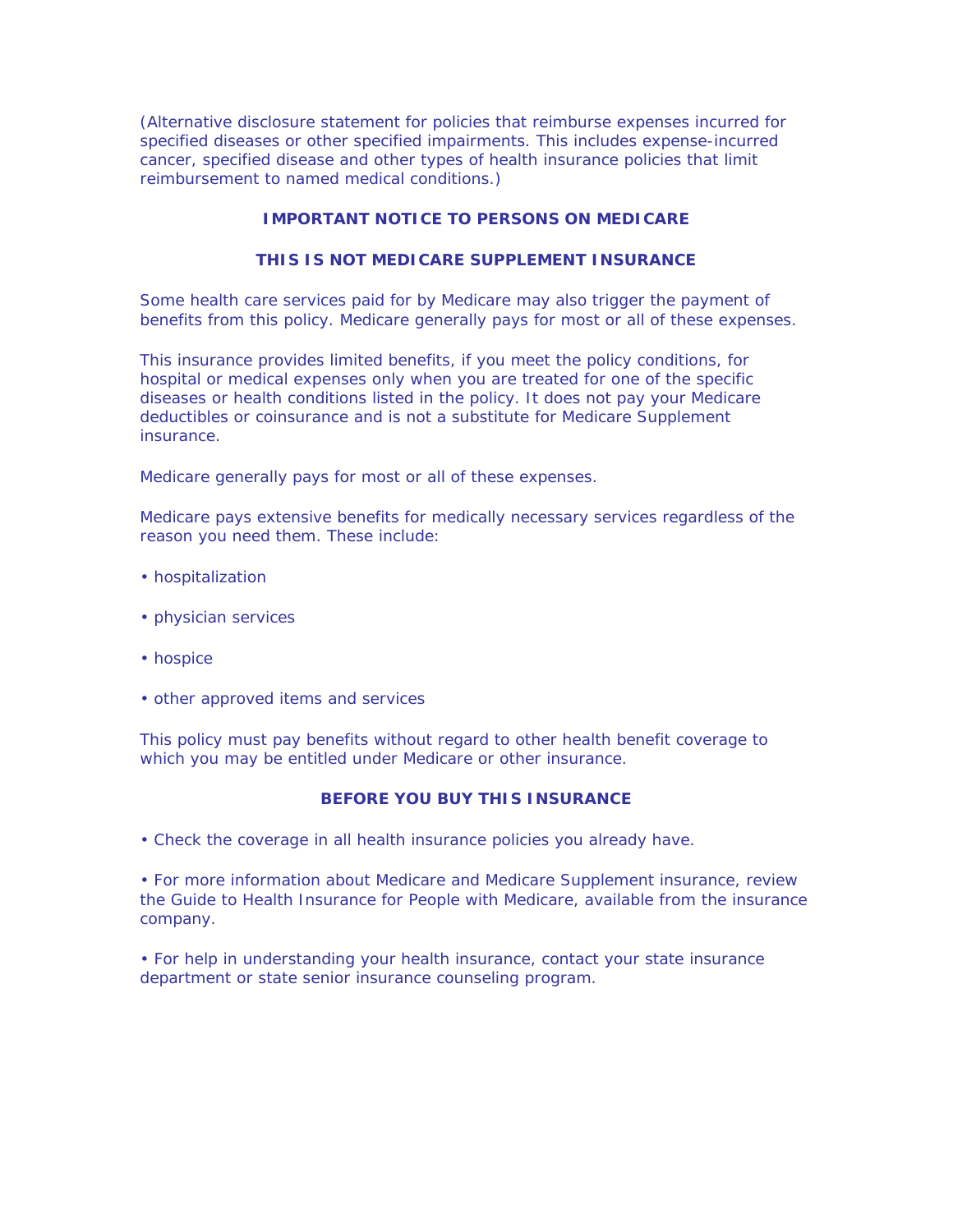(Alternative disclosure statement for policies that pay fixed dollar amounts for specified diseases or other specified impairments. This includes cancer, specified disease, and other health insurance policies that pay a scheduled benefit or specific payment based on diagnosis of the conditions named in the policy.)

# **IMPORTANT NOTICE TO PERSONS ON MEDICARE**

## **THIS IS NOT MEDICARE SUPPLEMENT INSURANCE**

*Some health care services paid for by Medicare may also trigger the payment of benefits from this policy.*

This insurance pays a fixed amount, regardless of your expenses, if you meet the policy conditions, for one of the specific diseases or health conditions named in the policy. It does not pay your Medicare deductibles or coinsurance and is not a substitute for Medicare Supplement insurance.

*Medicare pays extensive benefits for medically necessary services regardless of the reason you need them. These include:*

- hospitalization
- physician services
- hospice
- other approved items and services

*This policy must pay benefits without regard to other health benefit coverage to which you may be entitled under Medicare or other insurance.*

## **BEFORE YOU BUY THIS INSURANCE**

• Check the coverage in *all* health insurance policies you already have.

• For more information about Medicare and Medicare Supplement insurance, review the *Guide to Health Insurance for People with Medicare,* available from the insurance company.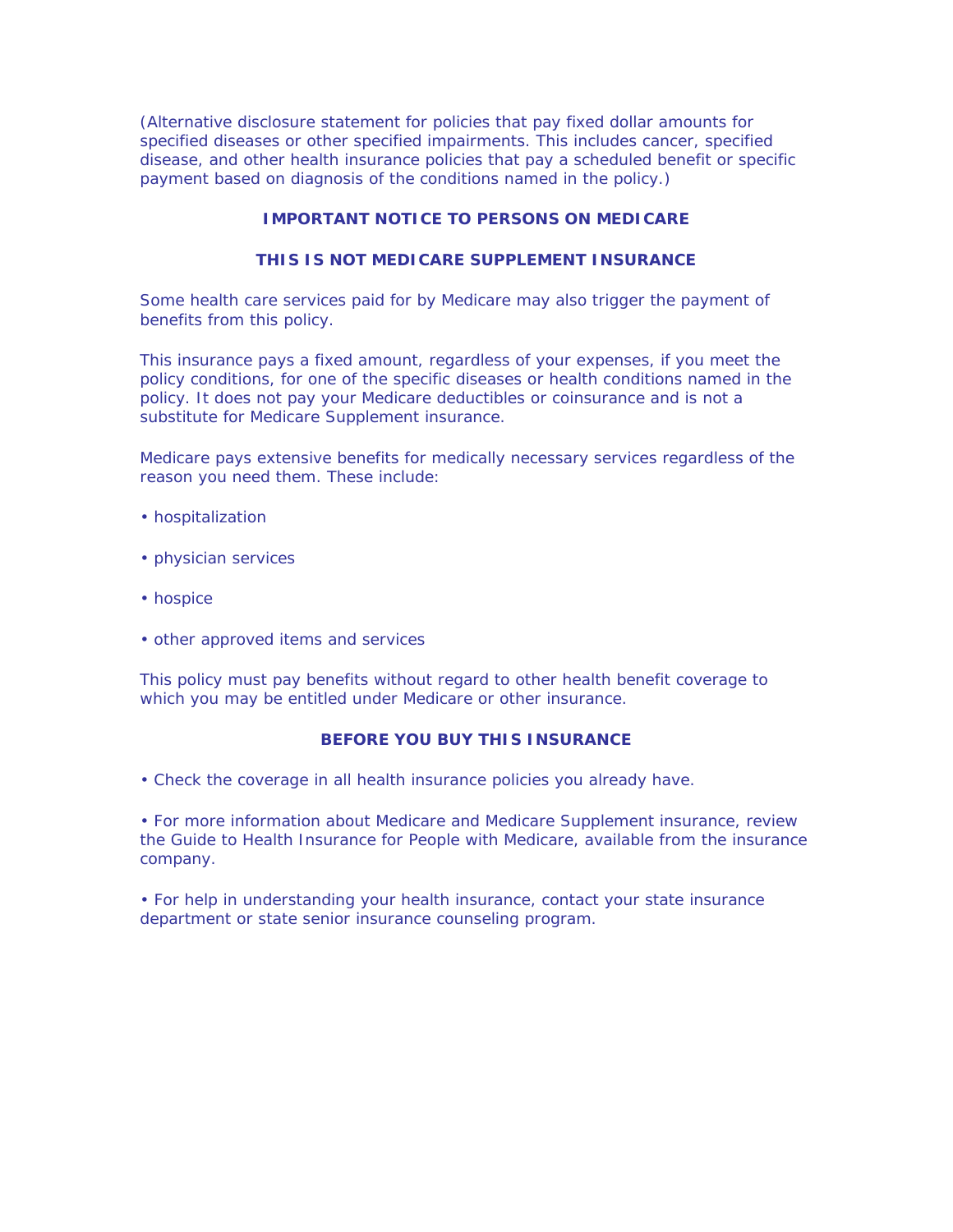(Alternative disclosure statement for indemnity policies and other policies that pay a fixed dollar amount per day, excluding long-term care policies.)

### **IMPORTANT NOTICE TO PERSONS ON MEDICARE**

### **THIS IS NOT MEDICARE SUPPLEMENT INSURANCE**

*Some health care services paid for by Medicare may also trigger the payment of benefits from this policy.*

This insurance pays a fixed dollar amount, regardless of your expenses, for each day you meet the policy conditions. It does not pay your Medicare deductibles or coinsurance and is not a substitute for Medicare Supplement insurance.

*Medicare generally pays for most or all of these expenses.*

*Medicare pays extensive benefits for medically necessary services regardless of the reason you need them. These include:*

- hospitalization
- physician services
- hospice
- other approved items and services

*This policy must pay benefits without regard to other health benefit coverage to which you may be entitled under Medicare or other insurance.*

### **BEFORE YOU BUY THIS INSURANCE**

• Check the coverage in *all* health insurance policies you already have.

• For more information about Medicare and Medicare Supplement insurance, review the *Guide to Health Insurance for People with Medicare,* available from the insurance company.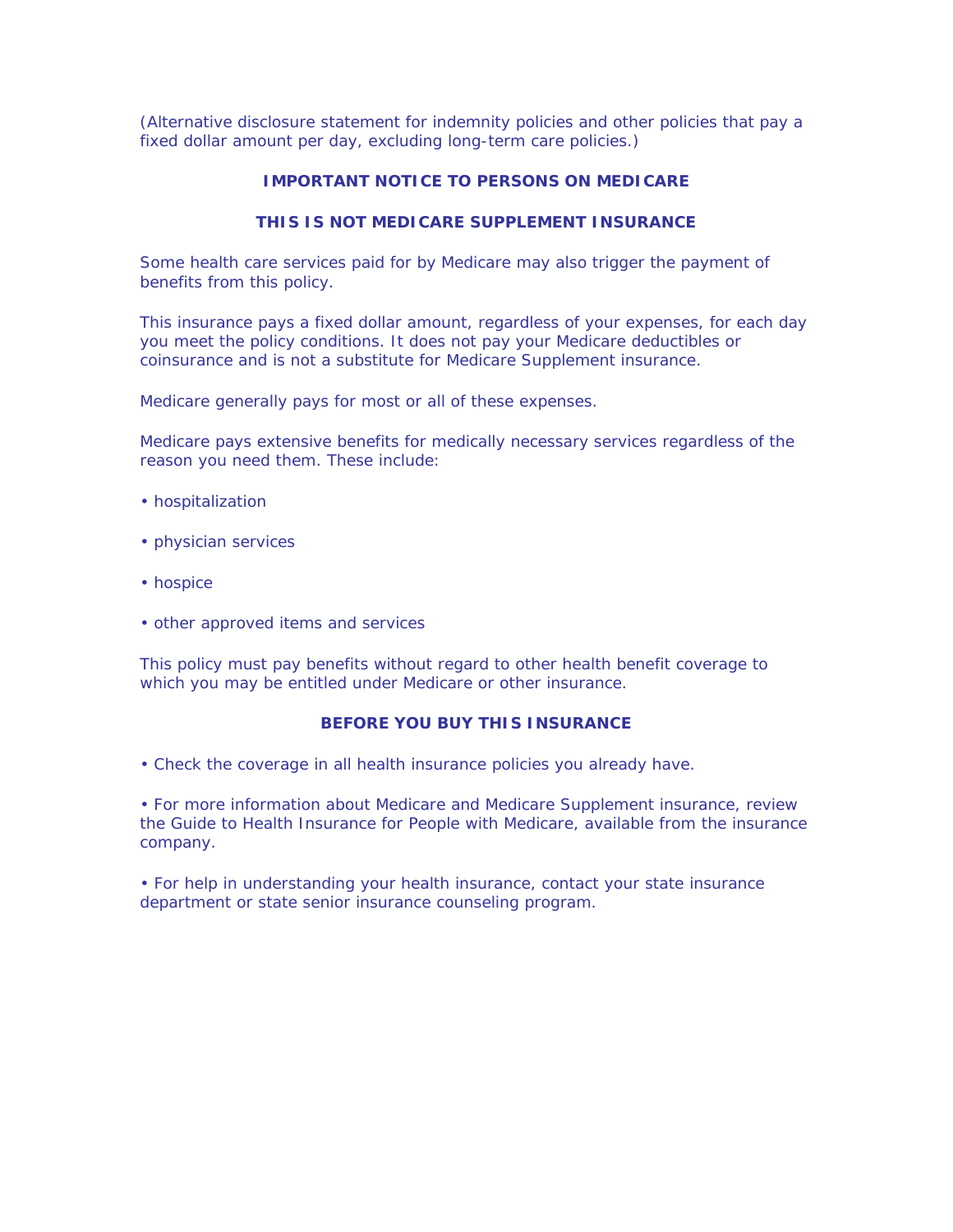(Alternative disclosure statement for policies that provide benefits upon both an expense-incurred and fixed indemnity basis.)

# **IMPORTANT NOTICE TO PERSONS ON MEDICARE**

# **THIS IS NOT MEDICARE SUPPLEMENT INSURANCE**

*Some health care services paid for by Medicare may also trigger the payment of benefits from this policy.*

This insurance pays limited reimbursement for expenses if you meet the conditions listed in the policy. It also pays a fixed amount, regardless of your expenses, if you meet other policy conditions. It does not pay your Medicare deductibles or coinsurance and is not a substitute for Medicare Supplement insurance.

*Medicare generally pays for most or all of these expenses.*

*Medicare pays extensive benefits for medically necessary services regardless of the reason you need them. These include:*

- hospitalization
- physician services
- hospice care
- other approved items & services

*This policy must pay benefits without regard to other health benefit coverage to which you may be entitled under Medicare or other insurance.*

#### **BEFORE YOU BUY THIS INSURANCE**

• Check the coverage in *all* health insurance policies you already have.

• For more information about Medicare and Medicare Supplement insurance, review the *Guide to Health Insurance for People with Medicare,* available from the insurance company.